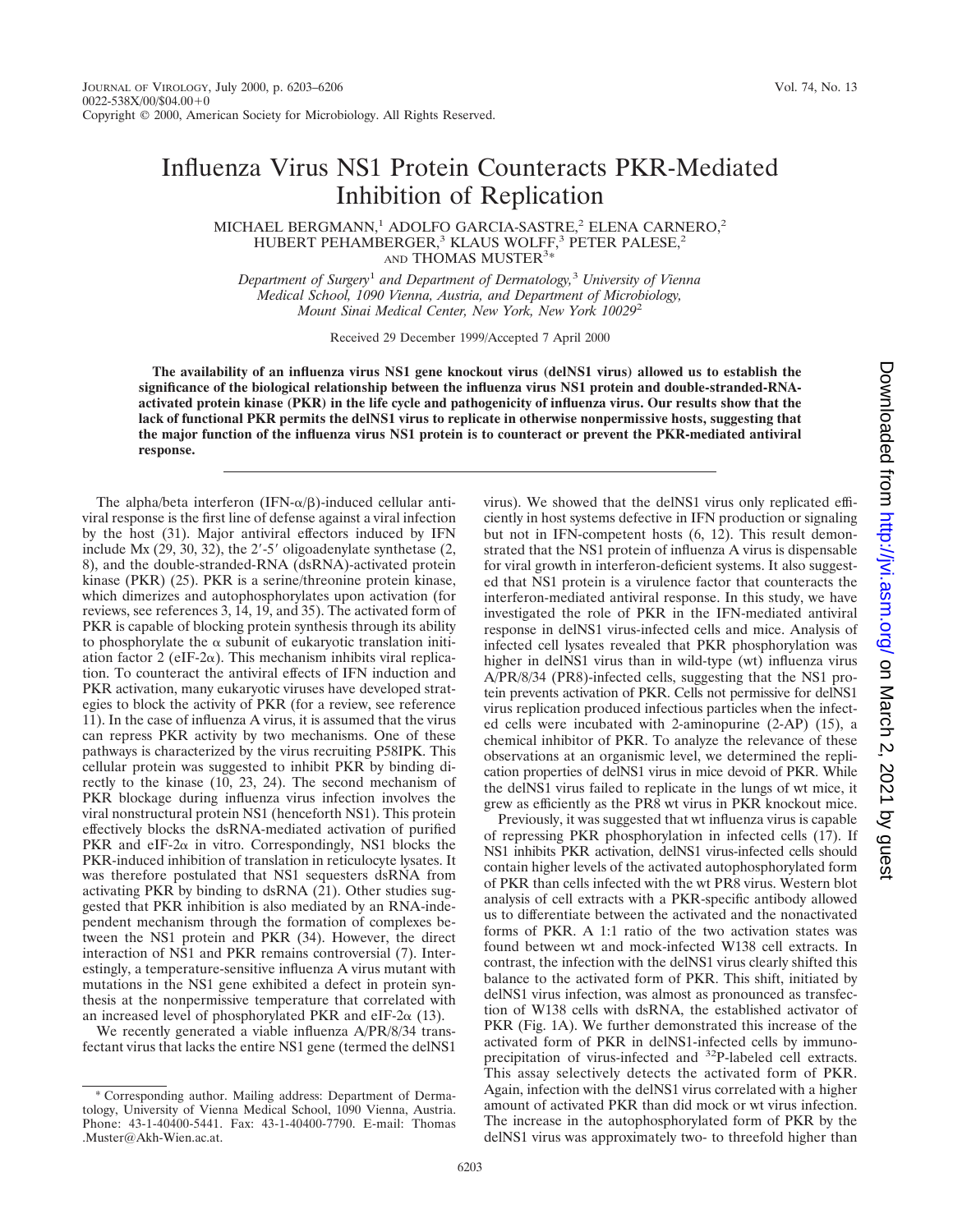

FIG. 1. (A) Western blot of PKR in infected W138 cells. Cells were mock treated, transfected with dsRNA, or infected with delNS1 or PR8 virus at an MOI of 2. For dsRNA transfection, 50  $\mu$ g of poly(I)-poly(C) RNA was transfected using 30  $\mu$ l of DOTAP transfection reagent according to the manufacturer's protocol (Boehringer, Mannheim, Germany). Twenty-four hours postinfection or posttransfection, respectively, cells were lysed, and equivalent amounts of cell extracts were subjected to sodium dodecyl sulfate–polyacrylamide gel electrophoresis. PKR-specific bands were detected by the PKR-specific antibody K-17 (Santa Cruz Biotechnology catalogue no. sc 707; Santa Cruz, Calif.). The upper band corresponds to phosphorylated (active) PKR. The lower band corresponds to unphosphorylated (inactive) PKR (18). The two PKR bands are indicated at the right. Lane 1, mock; lane 2, dsRNA; lane 3, delNS1 virus; lane 4, PR8 virus. (B) Immunoprecipitation of phosphorylated PKR of infected HeLa cells. A total of 10<sup>6</sup> HeLa cells were mock treated or infected with influenza delNS1 or PR8 virus at an MOI of 0.5. At 5 h postinfection, the cells were washed with a phosphate-free buffer and incubated for 2 h in Dulbecco modified Eagle medium lacking both phosphate and pyruvate (Sigma), containing 500  $\mu$ Ci of [<sup>32</sup>P]orthophosphate (Amersham). After being labeled, the cells were washed twice with cold phosphate-buffered saline and 10 mM EDTA (without  $Ca^{2+}$  and  $Mg^{2+}$ ) and lysed for 10 min on ice in lysis buffer. One quarter of the extract was used for immunoprecipitation carried out with 2  $\mu$ g of PKR antibody B-10 (Santa Cruz Biotechnology catalog no. sc 1215), per ml followed by the addition<br>of 30 µl of protein G-agarose (in a 50/50 ratio) at 4°C. The beads were washed according to the manufacturer's protocol with wash buffer containing PBSTDS (Oncogene, Cambridge, Mass.), heated for 2 min at 95°C and analyzed on a sodium dodecyl sulfate–10% polyacrylamide gel electrophoresis gel. The size of the bands was determined by a size marker (Benchmark, GIBCO-BRL). The bands of phosphorylated PKR were visualized by autoradiography for 7 days and quantified by laser densitometry. Lane 1, mock; lane 2, delNS1 virus; lane 3, PR8 virus. The size marker is indicated at the left. The PKR band is indicated at the right.

the baseline level (Fig. 1B). It should be noted that we could not do these assays at a high multiplicity of infection (MOI), since the delNS1 virus has a slightly attenuated phenotype. Thus, it is likely that the observed difference in PKR activation between delNS1 virus and PKR is a low estimate. However, the data support the hypothesis that the lack of the NS1 protein prevents the delNS1 virus from inhibiting PKR activation. In turn, this suggests that activation of PKR is at least partly responsible for the inability of the delNS1 virus to form infectious particles in IFN-competent systems.

To further study this hypothesis, we attempted to rescue replication of delNS1 virus in nonpermissive cells by incubating the infected cells in the presence of 2-AP, an inhibitor of PKR and other serine/threonine protein kinases (15). In this experiment, we had to use a cell line that could withstand the required high doses of 2-AP. We therefore used the human melanoma cell line 518A2 (16), in which the PR8 virus grew to high titers of 5.3  $log_{10}$  and which was not permissive for the delNS1 virus. Incubation of the infected cells in the presence of 5 mM 2-AP allowed the replication of the delNS1 virus to a titer of 2.6  $log_{10}$  PFU/ml (data not shown). Although 2-AP is a nonspecific protein kinase inhibitor, this experiment supports

the hypothesis that PKR is involved in blocking replication of the delNS1 virus in vivo.

To address the relevance of the antiviral effects of PKR for influenza virus pathogenicity, we took advantage of the availability of PKR knockout  $(PKR^{-/-})$  mice. These mice were derived from C57BL/6 mice by the targeted deletion of PKR (36). C57BL/6 wt ( $PKR^{+/+}$ ) mice were obtained from Bomholtgard (Ry, Denmark). It should be noted that in untreated PKR-defective mice, the induction of IFN- $\alpha/\beta$  genes by virus is unimpaired and that antiviral responses appear to be normal (1, 36). Specifically, we analyzed the replication properties of delNS1 and PR8 viruses in mouse lungs. Figure 2 compares the replication properties of delNS1 virus in wt and PKR knockout mice to those of PR8 virus. The mean lung virus titers in wt mice after PR8 infection were  $2.8 \log_{10}$  PFU/ml on day 2, 4.5  $log_{10}$  PFU/ml on day 4, and 4.1  $log_{10}$  PFU/ml on day 6 postinfection. After delNS1 infection, the virus titers in lung tissue were less than 50 PFU/ml at each time point analyzed. The lack of detectable replication of delNS1 in wt mice supports the role



FIG. 2. Titers of influenza PR8 and delNS1 virus in PKR<sup>+/+</sup> and PKR<sup>-/-</sup> mice. Female mice at 7 to 9 weeks of age were used for infection with 10<sup>5</sup> PFU of wt PR8 or delNS1 virus. Virus was applied intranasally in a volume of 50  $\mu$ l under ether anesthesia. To determine viral replication in the respiratory tracts, three mice of each group were sacrificed at day 2, 4, or 6 after inoculation. Lungs were removed and homogenized in 3 ml of phosphate-buffered saline. The quantity of virus in homogenates from each mouse was determined by titration on Vero cells. Virus titers are expressed as the number of PFU per milliliter of tissue extract. (A) Titers in  $PKR^{+/+}$  mice. (B) Titers in  $PKR^{-/-}$  mice. The standard error of the mean is indicated.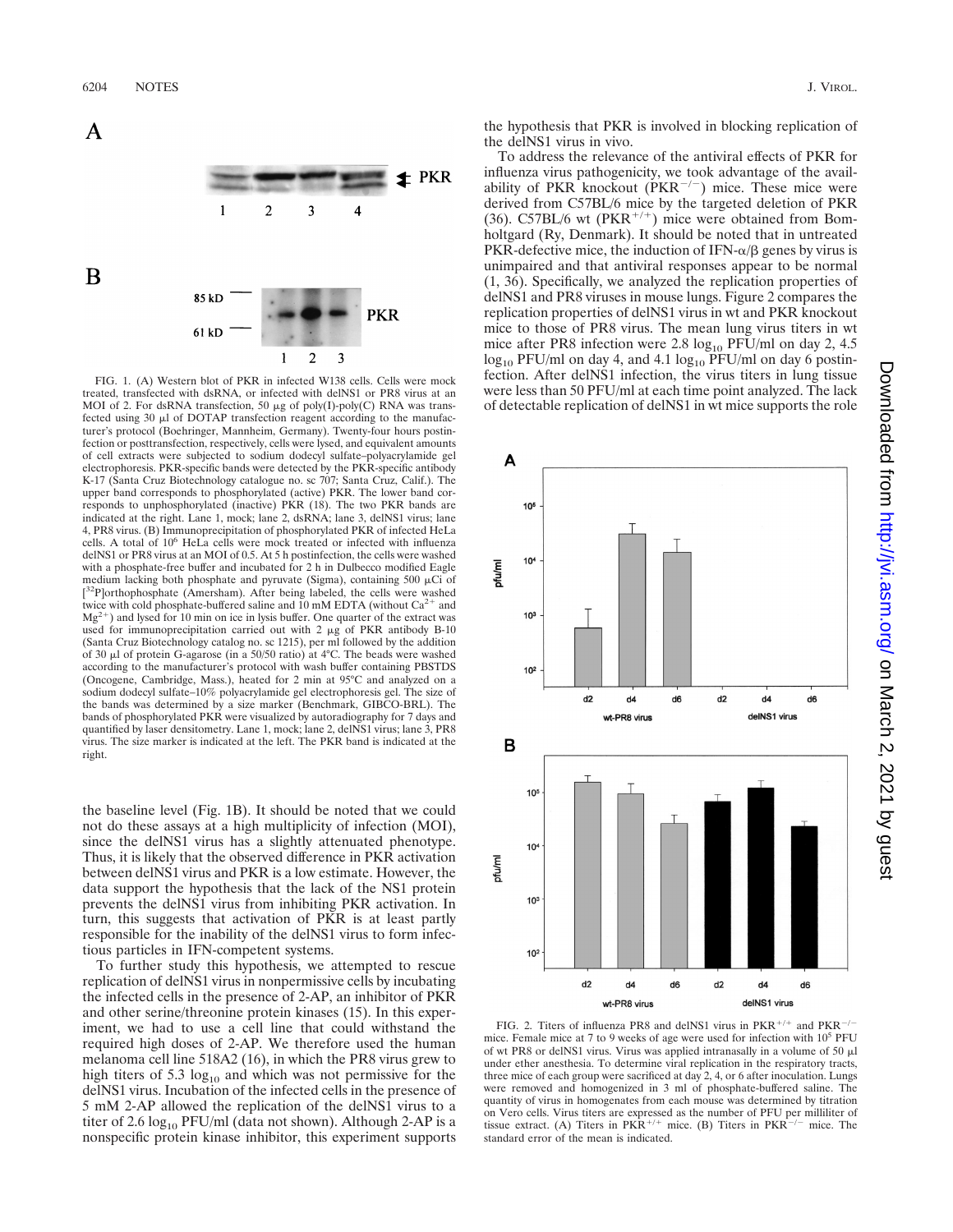

FIG. 3. Body weights of PKR<sup>+/+</sup> and PKR<sup>-/-</sup> mice which were infected with influenza delNS1 virus. Infection was carried out as described in the legend to Fig. 3. Each group comprised four mice. The standard error of the mean is indicated.

of the NS1 gene in influenza virus pathogenicity. The mean virus titers in lung tissue in  $PKR^{-/-}$  mice after delNS1 infection were 4.8  $log_{10}$  PFU/ml on day 2, 5.1  $log_{10}$  PFU/ml on day 4, and 4.4  $log_{10}$  PFU/ml on day 6 postinfection. These titers were comparable to titers achieved in  $PKR^{-/-}$  mice after PR8 virus infection. The latter were 5.2  $log_{10}$  at day 2, 5.0  $log_{10}$  at day 4, and 4.3  $log_{10}$  at day 6 postinfection. The fact that infectious delNS1 virus can be recovered from the lungs of  $PKR^{-/-}$ mice establishes the relevance of the PKR protein in mediating an antiviral response against the delNS1 virus. Since the lung virus titers in  $\overrightarrow{PRR}^{-/-}$  mice were generally similar for PR8 and delNS1 viruses, this result also suggests that one major function of NS1 protein in the influenza virus life cycle is to counteract the PKR-mediated antiviral response.

Infection of wt mice by delNS1 virus did not cause weight loss or symptoms of disease, such as ruffled fur. In contrast, approximately 30% weight loss was observed in delNS1 virusinfected PKR<sup> $-/-$ </sup> mice 6 days after infection (Fig. 3). Correspondingly, all the  $PKR^{-/-}$  mice died due to delNS1 virus infection, whereas the  $PKR^{+/+}$  mice survived challenge with this virus. These results reflect the replication data in the mouse lungs and confirm the importance of PKR in viral pathogenicity.

In order to gain information on the role of the PKR-mediated pathway in the IFN-induced antiviral response against influenza virus, we compared the virus titers in lung tissue of the delNS1 virus and PR8 wt virus achieved in the PKR knockout mice to those obtained in STAT1 knockout mice (5). STAT1 is necessary for any IFN-mediated signals, including the transcriptional activation of the PKR gene. In the STAT1 knockout model, the mean virus titer on day 3 postinfection was  $4.9 \pm 0.3 \log_{10}$  PFU/ml for the delNS1 virus ( $n = 3$ ) and  $6.3 \pm 0.3 \log_{10}$  PFU/ml for the PR8 virus ( $n = 3$ ). In wt mice, the PR8 titers were  $5.0 \pm 0.1 \log_{10}$ , and no infectious particles were recovered after delNS1 virus infection (data not shown). The data indicate that delNS1 virus replication reaches levels similar to those obtained in the  $\overrightarrow{PRR}^{-/-}$  knockout mice. This suggests that PKR is the major antiviral effector against influenza virus in the IFN pathway in our system. However, the wt PR8 virus levels are about 1 log unit higher in the  $STAT1^{-/-}$  mice than in the PKR<sup>-/-</sup> mice, suggesting that other IFN-activated genes may also play a role in the antiviral host response. Since the IFN-inducible 2'-5' oligoadenylate synthetase mRNA was shown to be induced in influenza virusinfected lung cells (30), RNase L might be a likely candidate. Triply deficient RNase L, PKR, and Mx knockout mice and cells which have been recently described (37) should be helpful in addressing this question. It should also be noted that C57BL/6 mice do not express functional Mx, another IFNinduced antiviral gene (32), which was shown to be a very potent antiviral defense. Thus, despite our data demonstrating the potency of PKR to inhibit viral replication, an exclusive role of PKR in the IFN-mediated pathway can certainly not be postulated.

Another important question is the role of the cellular PKR inhibitor P58IPK in influenza virus pathogenicity. Although the ability of P58IPK to inhibit PKR has been clearly shown in vitro and by overexpression in cultured cells, its role in an animal model has never been tested. One interpretation of our observations in the PKR knockout model in connection with P58IPK is that either recruitment of P58IPK by influenza virus plays a minor role in influenza virus pathogenicity in vivo or the NS1 protein is responsible for recruiting P58IPK. The replication properties of the delNS1 virus in the PKR knockout model allow us also to speculate about the in vivo relevance of other NS1 protein-associated functions established by in vitro studies, such as inhibition of host mRNA polyadenylation, mRNA nuclear export, and mRNA splicing  $(9, 20, 27, 28, 22)$ . Since in the  $PKR^{-7-}$  mice the absence of NS1-associated functions did not affect replication capacity in the mouse lungs, it appears that these functions are unlikely to play a major role in influenza virus replication in vivo. Alternatively, the functions ascribed to the NS1 may be redundant and could be taken over by other viral or cellular proteins.

A central role of PKR in the cellular antiviral defense strategies was also demonstrated during reovirus infection. Inhibition of PKR by 2-AP resulted in the growth of the virus in cell lines otherwise not permissive for reovirus replication. Interestingly, the growth of reovirus could also be observed when proteins of the *ras* signaling pathway, such as EGFR, v-*erbB*, *sos*, and *ras* were overexpressed in cell lines (33). This finding could be explained by the fact that activated *ras* induces an inhibitor of PKR (26). The potential of reovirus as an oncolytic virus specifically replicating in oncogenic *ras*-positive tumor cells could be confirmed in a mouse tumor model (4). Since the delNS1 virus has a phenotype similar to that of reovirus with respect to PKR-dependent growth, the delNS1 virus might also be an oncolytic virus that specifically eradicates tumors expressing oncogenic *ras*. Experiments to test this hypothesis are in progress.

This work was supported by Austrian Science Fund grant MOB-12548 (T.M.), the Niarchos Foundation (K.W.), and grants from the National Institutes of Health to A.G.-S. and P.P.

PKR knockout mice were kindly provided by Charles Weissmann from the University of Zürich. We thank Reinhard Fleischhacker and Ingrid Romirer for technical assistance.

## **REFERENCES**

- 1. **Abraham, N., D. F. Stojdl, P. I. Duncan, N. Methot, T. Ishii, M. Dube, B. C. Vanderhyden, H. L. Atkins, D. A. Gray, M. W. McBurney, A. E. Koromilas, E. G. Brown, N. Sonenberg, and J. C. Bell.** 1999. Characterization of transgenic mice with targeted disruption of the catalytic domain of the doublestranded RNA-dependent protein kinase, PKR. J. Biol. Chem. **274:**5953– 5962.
- 2. **Carrol, S. S., E. Chen, T. Viscount, J. Geib, M. K. Sardana, J. Gehman, and** L. C. Kuo. 1996. Cleavage of oligoribonucleotides by the 2'-5'-oligoadenylate-dependent ribonuclease L. J. Biol. Chem. **271:**4988–4992.
- 3. **Clemens, M. J., and A. Elia.** 1997. The double-stranded RNA-dependent protein kinase PKR: structure and function. J. Interferon Cytokine Res. **17:** 503–524.